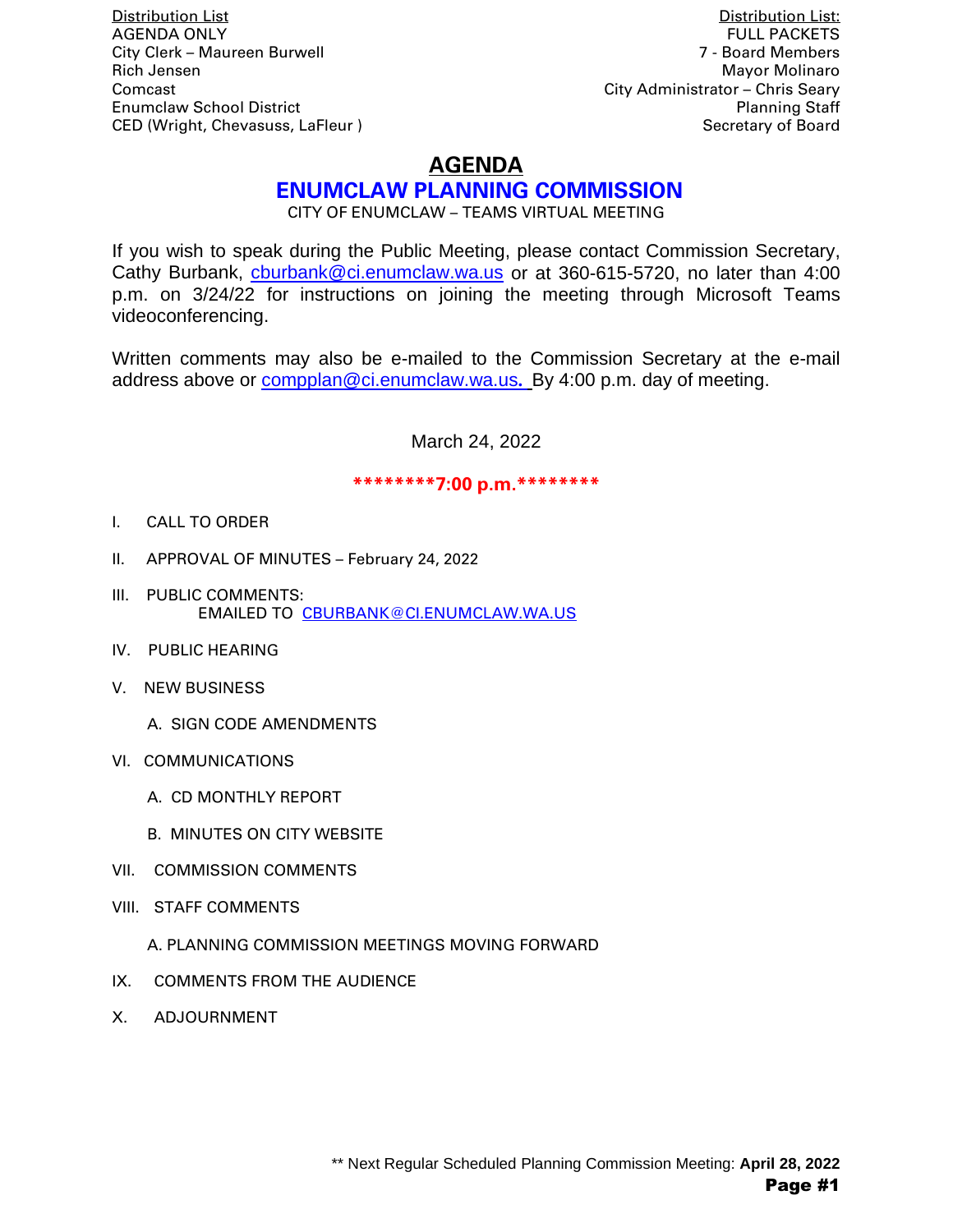# *STAFF REPORT*



## *DEPARTMENT OF COMMUNITY DEVELOPMENT*

| TO:             | <b>Planning Commission</b>                                   |
|-----------------|--------------------------------------------------------------|
| <b>FROM:</b>    | <b>Chris Pasinetti, AICP, Community Development Director</b> |
| <b>DATE:</b>    | For the March 24, 2022 Planning Commission meeting           |
| <b>SUBJECT:</b> | <b>Temporary Sign Code Amendments, EMC Chapter 19.10.</b>    |

#### **V. Sign Code Amendments**

**PROPOSAL:** The proposal would amend the sign code specific to temporary signs. The amendments are necessary to clarify the code requirements regarding temporary signs and permits required for certain temporary signs.

**REVIEW AND BACKGROUND:** In 2018 the City of Enumclaw adopted Ordinance No. 2645 which adopted major revisions to the city sign code regulations. Implementation of the codes has been difficult regarding temporary signage for city staff and code enforcement. Particularly during election season. The proposed amendments will adopt reasonable regulations regarding temporary signs, locations, sizes, and materials.

Exhibit A (see attached) amends the exemption and temporary sign sections within Chapter 19.10. In general, the Exemptions section (19.10.050) is edited, removing temporary sign exemption and legal non-conforming signs. The Temporary Signs (19.10.210) section is edited to outline the areas where temporary signs are not allowed to be placed. The section also states that signs that are two (2) square feet and limited to three (3) feet in height are exempt from a temporary sign permit. All other items remain as far as regulations are concerned.

The proposed amendments will help outline the rules and regulations for city staff and for the public.

**RECOMMENDATION:** Staff recommends the Commission review and discuss the proposed changes. A Public hearing with the commission and a recommendation from the commission to the council is necessary. After the recommendation, the city council will hold a public hearing prior to adoption.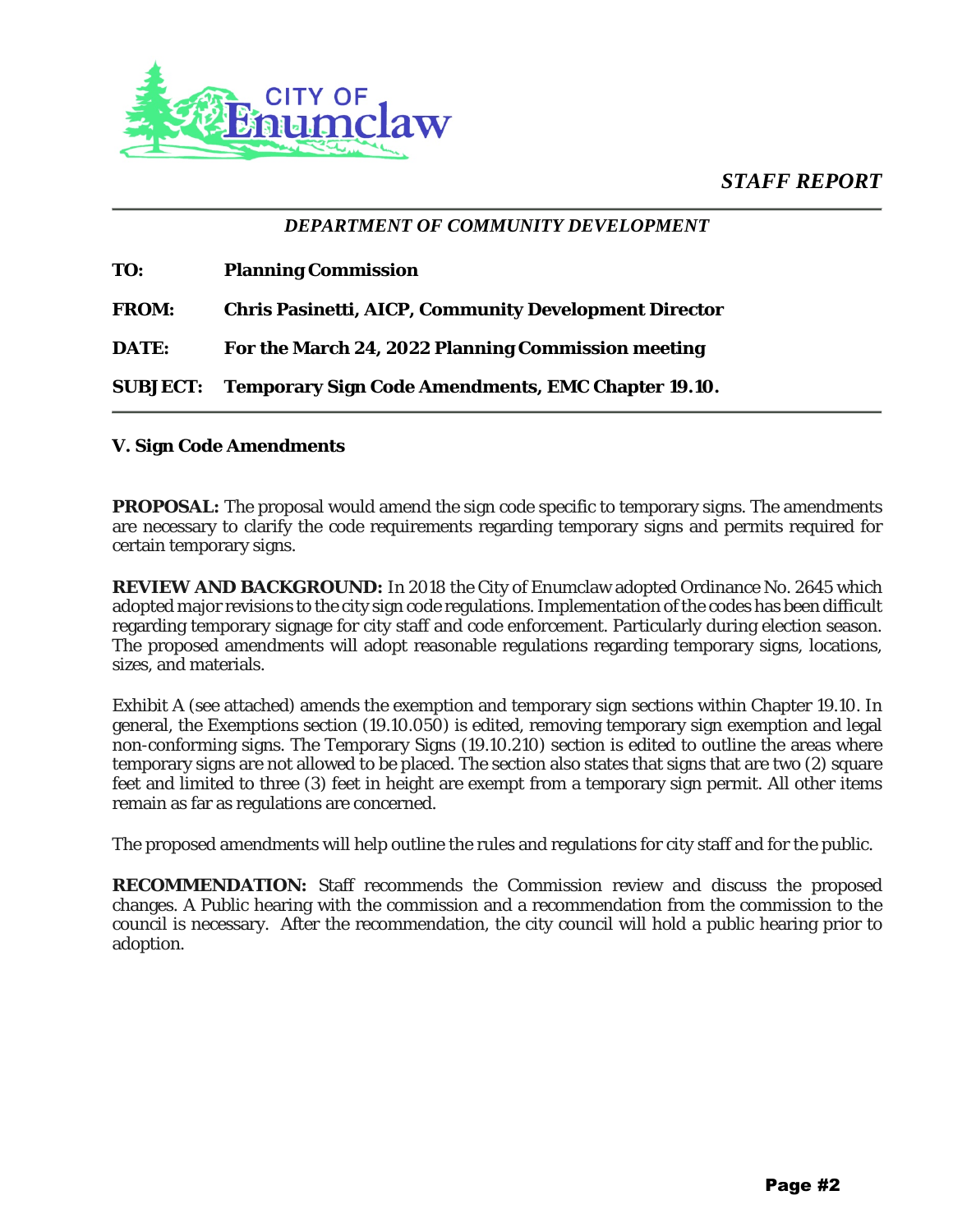### **19.10.050 Exemptions**

The following signs or activities relating to signs are exempt from the permitting requirements of this chapter:

A. Legal nonconforming signs.

BA... The normal repair and maintenance of conforming or legal nonconforming signs.

C. Temporary signs on private property or public property, meeting the requirements in EMC 19.10.210 (Temporary Signs).

D. Temporary signs meeting the following standards are exempt from the requirements of this chapter:

1. Five signs total; and

2. The sign or signs is displayed for a period of five days each up to 25 days per calendar year; and

3. The area of the sign is 24 square feet or less; and

4. The height of the sign is six feet or less.

EB. Building identification numbers and occupant names or plaques, i.e., nameplates not exceeding two square feet in area containing the name of the occupant of the premises.

FC. Governmental signs. Signs installed by the city, county, or a federal or state governmental agency for the protection of the public health, safety and general welfare, including, but not limited to, the following:

1. Emergency and warning signs necessary for public safety or civil defense;

2. Traffic and/or wayfinding signs erected and maintained by an authorized public agency;

3. Signs required to be displayed by law;

4. Signs showing the location and providing information on public facilities, tourist spots and public points of interest; and

5. Any sign, posting, notice, or similar sign placed by or required by a governmental agency in carrying out its responsibility to protect the public health, safety and general welfare.

GD. Flags. Any flags, provided that they conform to all provisions of this chapter for signs.

HE. Stone or cement plaques and cornerstones with engraved or cast text or symbols and permanently embedded in the building's foundation or masonry siding materials, provided that none of these exceed four square feet in area.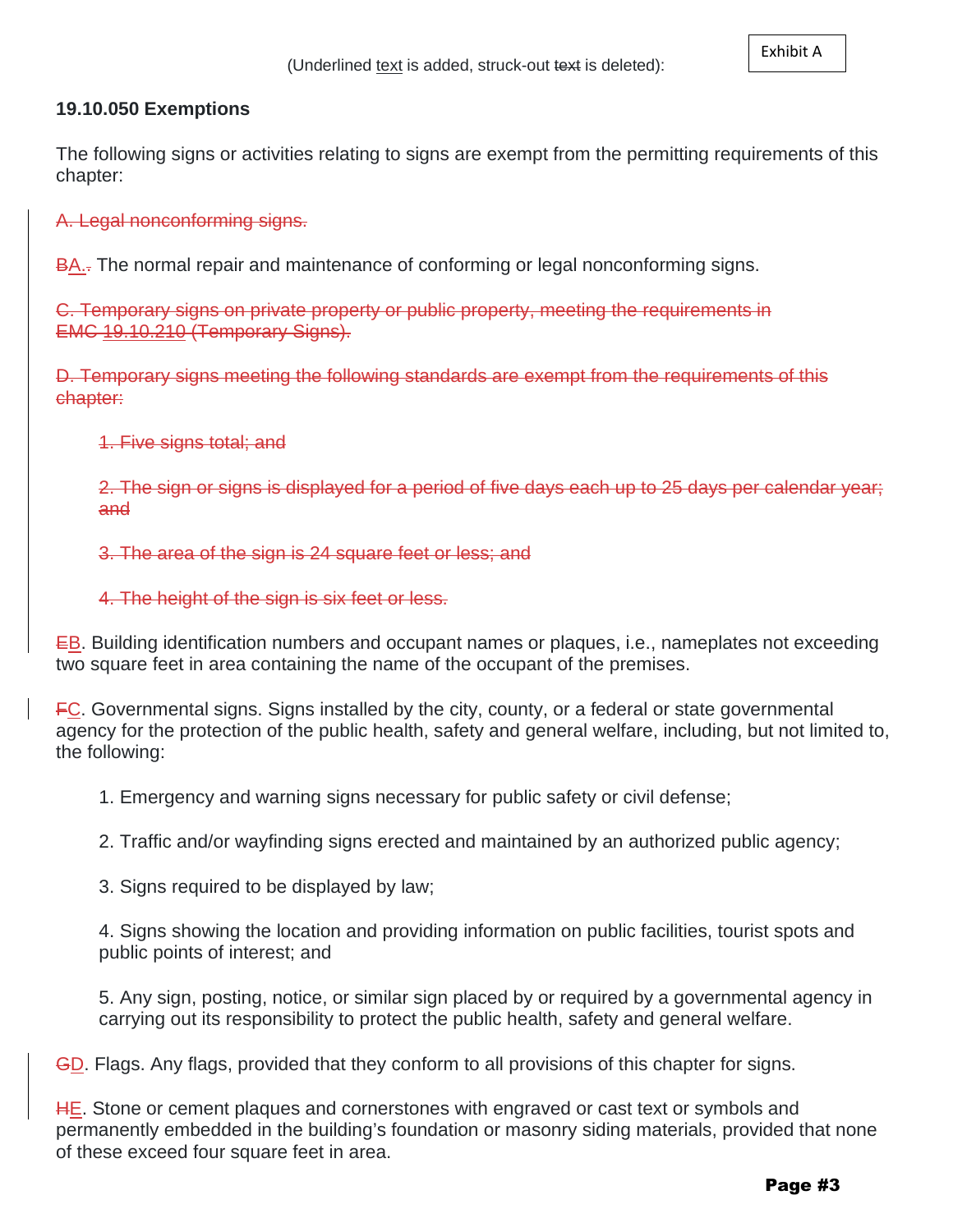**IF.** Interior signs. Signs or displays located entirely inside of a building and located at least three feet away from transparent doors and windows.

JG. Vehicle with signs. Any sign on a currently licensed and operable motor vehicle parked or driven on a roadway, driveway or vehicle parking area, where the primary function of the vehicle is not to display the sign (i.e., delivery vans and trucks or service vehicles).

KH. Temporary signs in windows. Any temporary sign taped or otherwise affixed to the inside of a window, in such a manner as to be easily removed, provided that the sign complies with the restrictions of EMC [19.10.070\(](https://www.codepublishing.com/WA/Enumclaw/#!/Enumclaw19/Enumclaw1910.html#19.10.070)M) (Prohibited Signs) and [19.10.210](https://www.codepublishing.com/WA/Enumclaw/#!/Enumclaw19/Enumclaw1910.html#19.10.210) (Temporary Signs).

 $L$ . Bench signs. Any outdoor bench or furniture with any signs one square foot or less in area.

MJ. Original noncommercial art displays are allowed; provided, that they meet the following requirements:

1. Must not be placed on a dwelling;

2. Must not extend more than six inches from the plane of the wall upon which it is painted or to which it is affixed;

3. Must be no more than 64 square feet in size, per lot or parcel;

4. Compensation will not be given or received for the display of the original art or the right to place the original art on site; and

- 5. Must not be illuminated.
- NK. Noncommercial statues.

**OL.** Nonverbal symbols attached to places of worship.

**PM.** Privately maintained traffic control signs in a subdivision with private roads.

QN. Signs on structures or improvements intended for separate use, such as phone booths, donation containers and newspaper recycling boxes.

RO. Permanent noncommercial private signs not exceeding two square feet per sign face, regulating pedestrian and vehicular circulation and parking of a development, such as signs imposing parking restrictions and identifying entrances to parking lots and buildings.

## **19.10.210 Temporary Signs**

Certain temporary signs not exempted by EMC 19.10.050 shall-be allowed under the conditions listed below.

H. City Right-of-Way outside of the Roadway. Temporary signs are prohibited from being placed within roundabouts, medians, shoulders, travel lanes and areas of the public right-of-way that are not accessible by a sidewalk or pedestrian walking path. Temporary signs shall not be located in right-ofway adjacent to public property owned or under the control of a unit of federal, state or local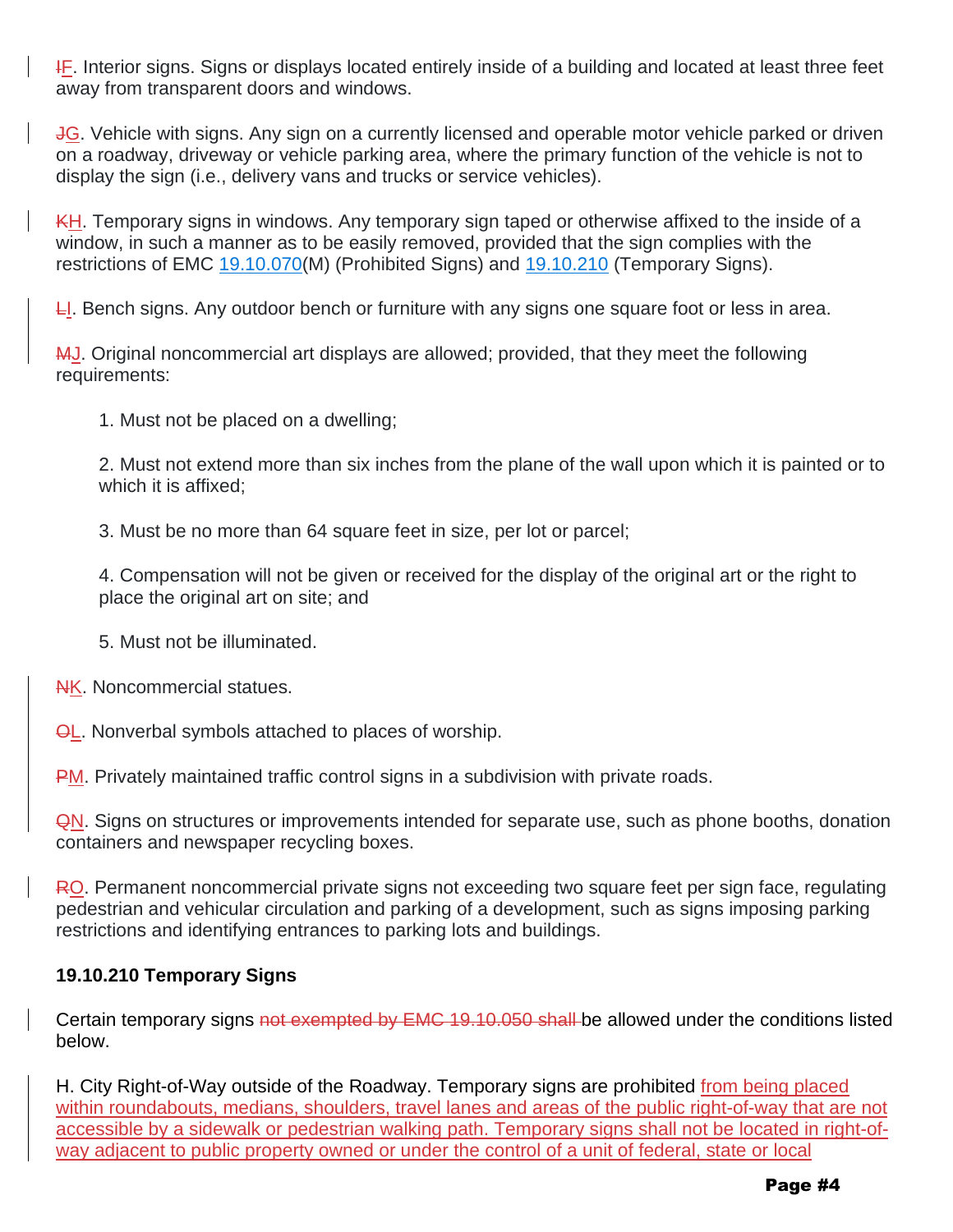government, or special purpose district such as a school, park, public utility, port or library district, unless otherwise approved by the unit of government or special purpose district, or as conditioned in a right-of-way use permit. in the roadway. Temporary signs on city right-of-way placed outside of the roadway must comply with the following requirements:

1. Location. Allowed only between the property line and the back of the nearest curb, or where no curb exists, between the property line and the nearest edge of the roadway pavement. Signs may not be placed on sidewalks, driveways or other paved areas designed for pedestrian or vehicular use, or as conditioned in a right-of-way use permit.

2. Approval of Abutting Owner. Approval of the abutting owner is required.

3. Type. Temporary signs on stakes that canshall be manually pushed or hammered into the ground are allowed.

4. Size and Height. Limited to four square feet and three feet in height. Signs limited to two square feet and three feet in height are exempt from a temporary sign permit.

5. Dilapidated, Abandoned or Nuisance Signs. Any temporary sign in the right-of-way that is dilapidated, abandoned or a nuisance shall be removed by the person responsible for placement of the sign.

6. The time limits of subsection A of this section shall not apply to temporary signs in the city right-of-way. Temporary signs authorized by this subsection H shall be newly constructed when installed and shall be removed within 45 days after each year's November general election held immediately after installation.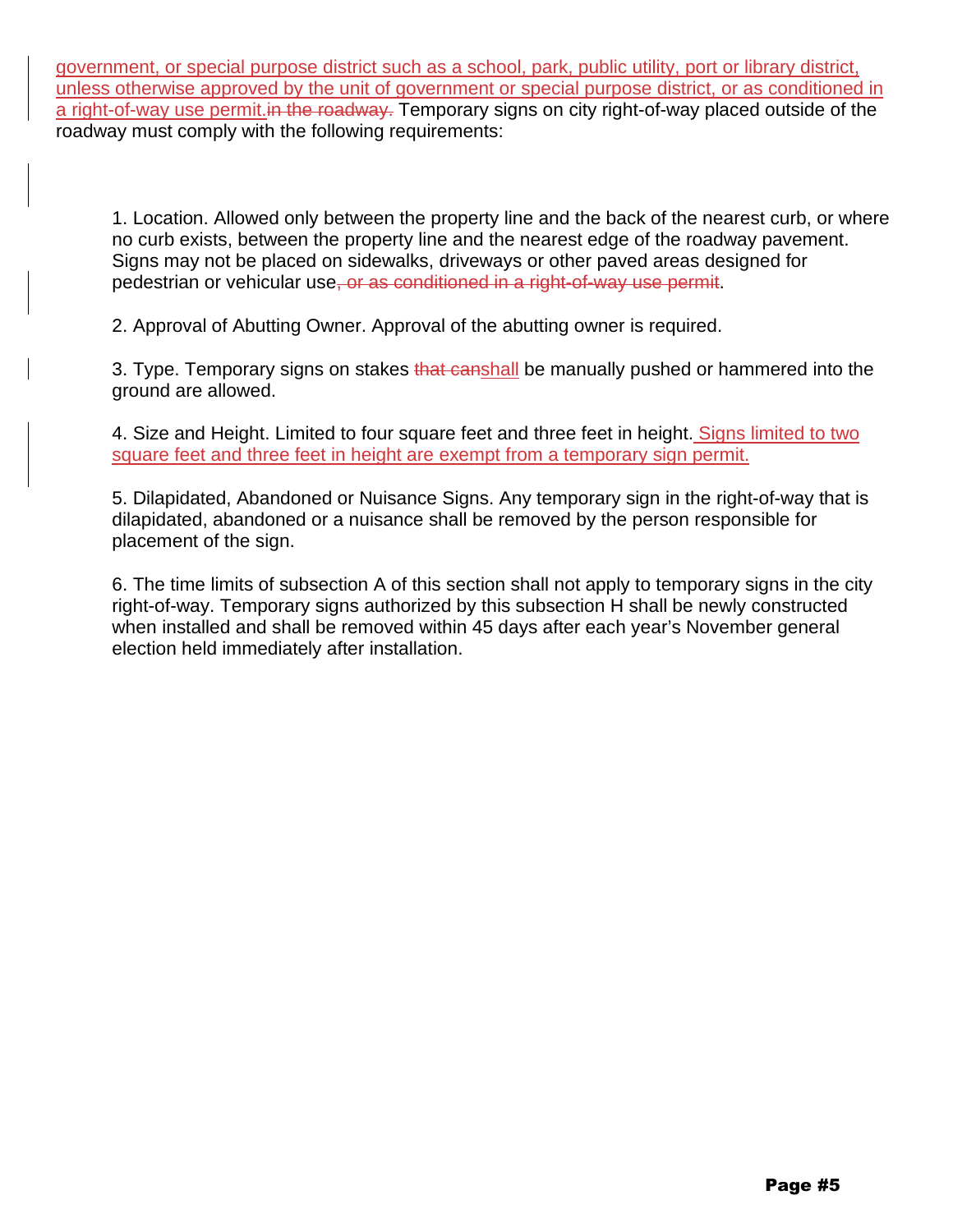

#### *City of Enumclaw Community Development - February 2022*

| ID#            | <b>SUB TYPE</b>        | <b>CONTACT</b>                                              | <b>ADDRESS</b>                            | <b>APPLIED</b> | <b>ISSUED</b><br><b>EXPIRES</b> | <b>FINALED</b> |
|----------------|------------------------|-------------------------------------------------------------|-------------------------------------------|----------------|---------------------------------|----------------|
| <b>ACTIVE</b>  |                        |                                                             |                                           |                |                                 |                |
| COD2022-0006   | PROPERTY MAINTENANCE   | 410 WEST LLC FISKE                                          | CORNER OF 410 & MT. VIEW DRIVE            | 02/08/2022     |                                 |                |
| COD2022-0007   | PROPERTY MAINTENANCE   | MANAGEMENT GROUP LLC LEGAC' 739 WATSON ST N, ENUMCLAW       |                                           | 02/08/2022     |                                 |                |
| COD2022-0009   | ANIMAL                 | THOMAS P SR+PATRIC THOMPSON 1242 MCHUGH AVE, ENUMCLAW       |                                           | 02/22/2022     |                                 |                |
| COD2022-0010   | ANIMAL                 | STEVEN L CRANDALL                                           | 1156 SEMANSKI ST, ENUMCLAW                | 02/23/2022     |                                 |                |
|                |                        |                                                             |                                           |                | Total:                          |                |
| <b>APPLIED</b> |                        |                                                             |                                           |                |                                 |                |
| BLD2022-0015   | <b>RESI-MAST-NEW</b>   | <b>KB HOMES - KATE CONDIT</b>                               | ALDERBROOK PLAT - MP 1857 RIGH            | 02/03/2022     | 08/21/2022                      |                |
| BLD2022-0016   | RESI-MAST-NEW          | <b>KB HOMES - KATE CONDIT</b>                               | ALDERBROOK PLAT - MP 1857 LEFT            | 02/03/2022     | 08/21/2022                      |                |
| BLD2022-0024   | RESI-MAST-NEW          | K B HOME - KATE CONDIT                                      | ALDERBROOK PLAT - MP 1629 LEFT            | 02/14/2022     | 08/21/2022                      |                |
| BLD2022-0025   | RESI-MAST-NEW          | K B HOME - KATE CONDIT                                      | ALDERBROOK PLAT - MASTER PLAI 02/14/2022  |                | 08/21/2022                      |                |
| BLD2022-0026   | <b>RESI-MAST-NEW</b>   | K B HOME - KATE CONDIT                                      | ALDERBROOK PLAT - MP 1989 LEFT            | 02/14/2022     | 08/21/2022                      |                |
| BLD2022-0027   | <b>RESI-MAST-NEW</b>   | K B HOME - KATE CONDIT                                      | ALDERBROOK PLAT - MP 1989 RIGH 02/14/2022 |                | 08/21/2022                      |                |
| BLD2022-0028   | RESI-MAST-NEW          | K B HOME - KATE CONDIT                                      | ALDERBROOK PLAT - MP 2189 LEFT            | 02/14/2022     | 08/21/2022                      |                |
| BLD2022-0029   | <b>RESI-MAST-NEW</b>   | K B HOME - KATE CONDIT                                      | ALDERBROOK PLAT - MP 2189 RIGH            | 02/14/2022     | 08/21/2022                      |                |
| BLD2022-0030   | <b>RESI-MAST-NEW</b>   | K B HOME - KATE CONDIT                                      | ALDERBROOK PLAT - MP 2345 LEFT            | 02/14/2022     | 08/21/2022                      |                |
| BLD2022-0031   | <b>RESI-MAST-NEW</b>   | K B HOME - KATE CONDIT                                      | ALDERBROOK PLAT - MP 2345 RIGH            | 02/14/2022     | 08/21/2022                      |                |
| BLD2022-0032   | RESI-MAST-NEW          | K B HOME - KATE CONDIT                                      | ALDERBROOK PLAT - MP 2564 LEFT            | 02/14/2022     | 08/21/2022                      |                |
| BLD2022-0033   | RESI-MAST-NEW          | K B HOME - KATE CONDIT                                      | ALDERBROOK PLAT - MP 2564 RIGH            | 02/14/2022     | 08/21/2022                      |                |
| BLD2022-0035   | COMM-BUIL-ALTE         | INFINIGY FOR ATC AND T-MOBILE - 27438 SE 424TH ST, ENUMCLAW |                                           | 02/15/2022     | 08/14/2022                      |                |
| BLD2022-0038   | RESI-BUIL-ADDI         | <b>JON E+CYNTHIA BAKER</b>                                  | 24503 SE 448TH ST, ENUMCLAW               | 02/22/2022     | 08/21/2022                      |                |
| BLD2022-0042   | RESI-BUIL-NEW          | DON DOTSON                                                  | 1724 WILSON AVE, ENUMCLAW                 | 02/24/2022     | 08/23/2022                      |                |
| BLD2022-0046   | COMM-MECH-REPA         | METRIX ENG - RYAN LOCKWOOD                                  | 3240 MCDOUGALL AVE, ENUMCLAW              | 02/28/2022     | 08/27/2022                      |                |
| BUS2022-0061   | SHORT TERM RENTAL      | PAUL STRONG                                                 | 2502 HARMONY LN, ENUMCLAW                 | 02/18/2022     |                                 |                |
| BUS2022-0068   | <b>HOME OCCUPATION</b> | <b>SHARP PLUMBING</b>                                       | 3154 PORTER ST, ENUMCLAW                  | 02/28/2022     |                                 |                |

i<br>I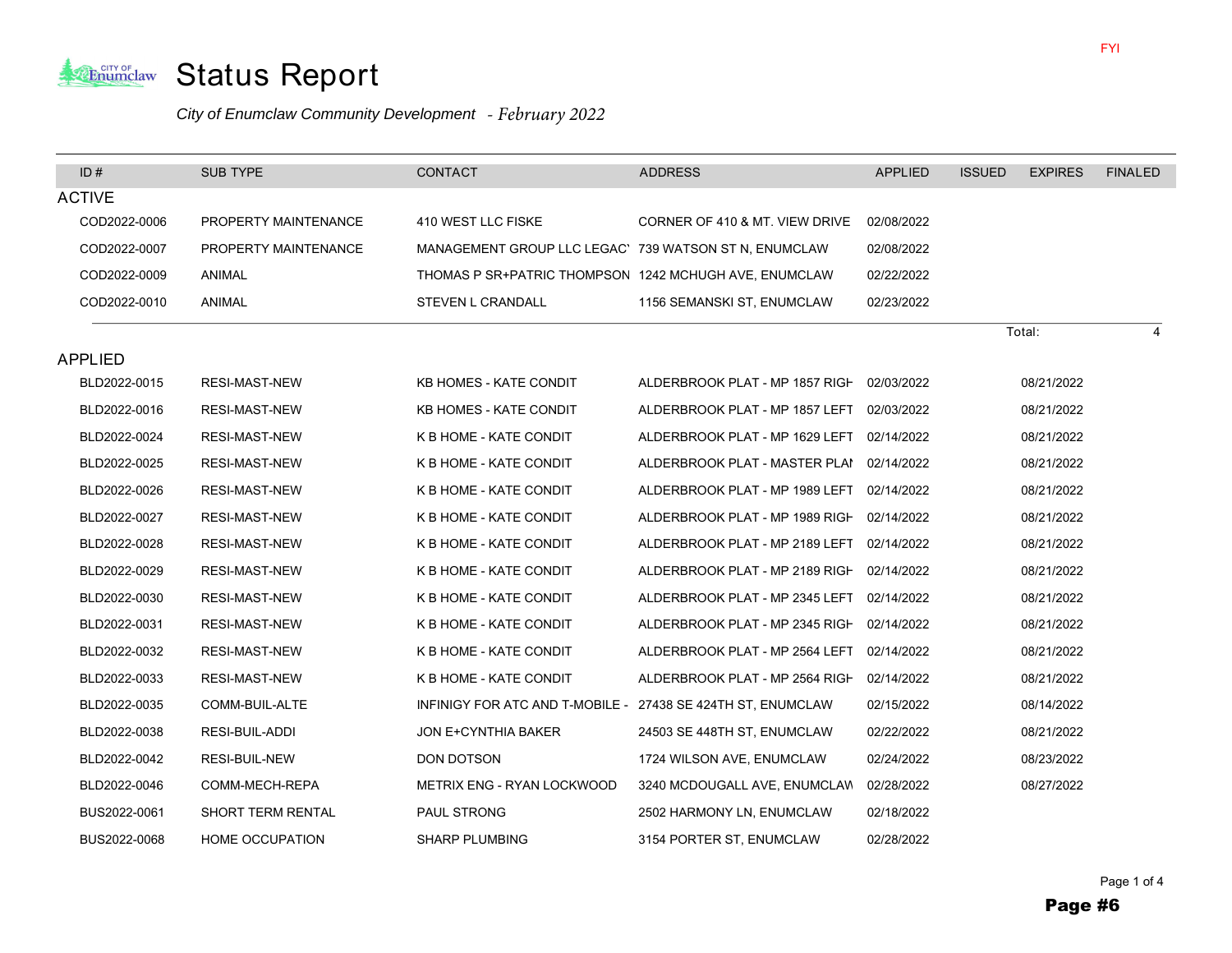|              |                           |                                                                                      |                                                                                       |            |               |                | <b>FYI</b>     |
|--------------|---------------------------|--------------------------------------------------------------------------------------|---------------------------------------------------------------------------------------|------------|---------------|----------------|----------------|
| ID#          | SUB TYPE                  | CONTACT                                                                              | <b>ADDRESS</b>                                                                        | APPLIED    | <b>ISSUED</b> | <b>EXPIRES</b> | <b>FINALED</b> |
| LDA2022-0001 | <b>COMMERCIAL GRADING</b> | GRACE POINT NW - HEATH RAINW/ 0 FARMAN ST N. ENUMCLAW                                |                                                                                       | 02/07/2022 |               |                |                |
| LUA2022-0004 | <b>SHORT PLAT</b>         | TAIT & ASSOCIATES INC - Tony Thui 152 ROOSEVELT AVE, ENUMCLAW                        |                                                                                       | 02/14/2022 |               |                |                |
| LUA2022-0005 | <b>SEPA CHECKLIST</b>     | ENCOMPASS ENGINEERING & SUR 0 FARMAN ST N. ENUMCLAW                                  |                                                                                       | 02/09/2022 |               |                |                |
| LUA2022-0006 | REZONE                    | ESM CONSULTING ENGINEERS LLC 1153 WARNER AVE, ENUMCLAW                               |                                                                                       | 02/16/2022 |               |                |                |
| PRE2022-0007 |                           | COMMERCIAL PRE APPLICATION ENUMCLAW EXPO - RENEE POPKE 45224 284TH AVE SE. ENUMCLAW  |                                                                                       | 02/23/2022 |               |                |                |
| PWD2022-0008 |                           | RIGHT-OF-WAY CONSTRUCTION P COMCAST CABLE COMMUNICATION 1490 LORAINE ST. ENUMCLAW    |                                                                                       | 02/05/2022 |               | 08/04/2022     |                |
| PWD2022-0010 |                           |                                                                                      | RIGHT-OF-WAY CONSTRUCTION P QWEST DBA LUMEN - CHARLENE G 1040 STEVENSON AVE. ENUMCLAW | 02/09/2022 |               | 08/08/2022     |                |
| PWD2022-0011 |                           | RIGHT-OF-WAY CONSTRUCTION P OSMOSE UTILITIES SERVICES - JAZ 801 MYRTINE ST. ENUMCLAW |                                                                                       | 02/14/2022 |               | 08/13/2022     |                |

Total: 26

| BUS2019-0122 | <b>BUSINESS LICENSE</b> | <b>JULIA IUNKER</b>                                        | 2949 GRIFFIN AVE #101, ENUMCLAV 02/24/2022 02/28/2022                              |                       |            |            |
|--------------|-------------------------|------------------------------------------------------------|------------------------------------------------------------------------------------|-----------------------|------------|------------|
| BUS2022-0045 | <b>HOME OCCUPATION</b>  | ALPINE ELECTROLYSIS LLC                                    | 195 JASMINE LN N, ENUMCLAW                                                         | 02/01/2022 02/16/2022 |            |            |
| BUS2022-0046 | <b>BUSINESS LICENSE</b> |                                                            | DBA RISE INTEGRATIVE BODYWOR 2355 GRIFFIN AVE #STE A, ENUMCL 02/04/2022 02/14/2022 |                       |            |            |
| BUS2022-0047 | <b>BUSINESS LICENSE</b> | WHITE RIVER FABRICATION - JONA 2321 COLE ST #101, ENUMCLAW |                                                                                    | 02/02/2022 02/14/2022 |            |            |
| BUS2022-0048 | <b>BUSINESS LICENSE</b> | SURE SET TRAPPING LLC                                      | 25810 115TH CT E BUCKLEY WA 983 02/04/2022 02/08/2022                              |                       |            |            |
| BUS2022-0049 | <b>BUSINESS LICENSE</b> | 737 GRIFFIN LLC - RYAN LUNDEEN 1628 3RD ST, ENUMCLAW       |                                                                                    | 02/02/2022 02/14/2022 |            |            |
| BUS2022-0050 | <b>BUSINESS LICENSE</b> |                                                            | INTECH CONSULTING LLC - KAMAL 25725 101ST AVE SE KENT WA 9803                      | 02/03/2022 02/08/2022 |            |            |
| BUS2022-0051 | <b>HOME OCCUPATION</b>  | DBA TYLER SCHRAG TECHNOLOG\ 1744 LORAINE ST, ENUMCLAW      |                                                                                    | 02/04/2022            | 02/14/2022 |            |
| BUS2022-0052 | <b>HOME OCCUPATION</b>  | MOUNTAIN HIGH TRUCKING LLC - T 1838 MCKINLEY ST, ENUMCLAW  |                                                                                    | 02/08/2022 02/17/2022 |            |            |
| BUS2022-0054 | <b>BUSINESS LICENSE</b> |                                                            | SRI-ROCHLIN CONSTRUCTION SER 2223 112TH AVE NE STE 102 BELLEY                      | 02/07/2022            | 02/09/2022 |            |
| BUS2022-0056 | <b>HOME OCCUPATION</b>  | SC FREEMAN CARRIER SERVICES   662 SIGRIST DR E, ENUMCLAW   |                                                                                    | 02/09/2022            | 02/17/2022 |            |
| BUS2022-0057 | <b>BUSINESS LICENSE</b> | SOZO EQUINE THERAPY LLC                                    | 24528 BUCKLEY TAPPS HWY E BUC 02/10/2022 02/16/2022                                |                       |            |            |
| BUS2022-0058 | <b>BUSINESS LICENSE</b> | <b>BILL'S ROOFING INC</b>                                  | 11316 216TH ST E GRAHAM WA 983; 02/16/2022 02/17/2022                              |                       |            |            |
| BUS2022-0059 | <b>BUSINESS LICENSE</b> | CINKOVICH LLC                                              | 34303 PACIFIC HWY S STE 120 FEDI 02/22/2022 02/23/2022                             |                       |            |            |
| BUS2022-0060 | NON PROFIT              |                                                            | WASHINGTON SURVEYING AND RA 2003 WESTERN AVE STE 300 SEATT                         | 02/24/2022            | 02/25/2022 | 06/30/2022 |
| BUS2022-0062 | <b>BUSINESS LICENSE</b> | DBA RUNLANDS GROCERY                                       | 2206 ROOSEVELT AVE, ENUMCLAW 02/17/2022 02/28/2022                                 |                       |            |            |
| BUS2022-0063 | <b>BUSINESS LICENSE</b> | DBA SELECT 1 TRANSPORT, INC                                | 2116 GARRETT ST, ENUMCLAW                                                          | 02/22/2022            | 02/28/2022 |            |
| BUS2022-0064 | <b>BUSINESS LICENSE</b> | <b>JENNIFER DAVIDSON</b>                                   | 4807 IVAN LN SEDRO WOOLLEY WA 02/17/2022                                           |                       | 02/25/2022 |            |
| BUS2022-0065 | <b>BUSINESS LICENSE</b> | EMERALD CITY ENERGY INC                                    | 1055 ANDOVER PARK E TUKWILA W 02/17/2022 02/25/2022                                |                       |            |            |

APPROVED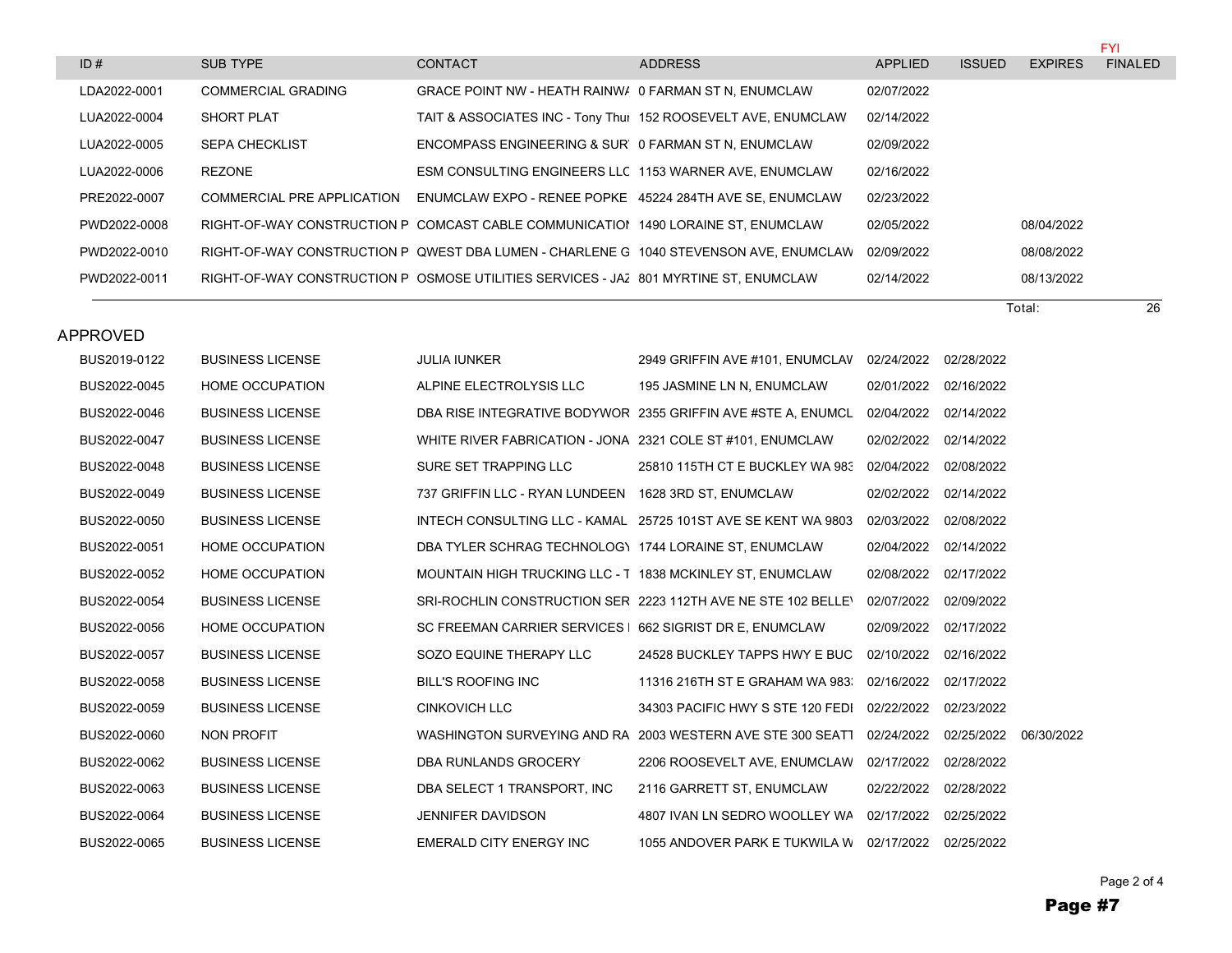|                   |                              |                                                            |                                                                        |                |                       |                | <b>FYI</b>     |
|-------------------|------------------------------|------------------------------------------------------------|------------------------------------------------------------------------|----------------|-----------------------|----------------|----------------|
| ID#               | SUB TYPE                     | <b>CONTACT</b>                                             | <b>ADDRESS</b>                                                         | <b>APPLIED</b> | <b>ISSUED</b>         | <b>EXPIRES</b> | <b>FINALED</b> |
| BUS2022-0066      | <b>BUSINESS LICENSE</b>      |                                                            | CLEAN EARTH ENVIRONMENTAL S( 5955 W MARGINAL WAY SW SEATTL             | 02/23/2022     | 02/25/2022            |                |                |
| BUS2022-0067      | HOME OCCUPATION              | BLUE RIBBON CARPENTRY LLC - AI 303 WARWICK ST, ENUMCLAW    |                                                                        | 02/23/2022     | 02/28/2022            |                |                |
| BUS2022-0071      | <b>BUSINESS LICENSE</b>      |                                                            | DBA ARZATE CLEANING - ALYSSA \ 23530 SE 473RD ST ENUMCLAW WA           | 02/23/2022     | 03/04/2022            |                |                |
| BUS2022-0072      | <b>BUSINESS LICENSE</b>      | BOOZY BUBBLES & CO LLC                                     | 18531 173RD WAY SE RENTON WA ( 02/28/2022                              |                | 03/04/2022            |                |                |
|                   |                              |                                                            |                                                                        |                |                       | Total:         | 23             |
| <b>CLOSED</b>     |                              |                                                            |                                                                        |                |                       |                |                |
| COD2022-0008      | <b>BUILDING</b>              | <b>CRAIG M SMITH</b>                                       | 521 BURGER PL, ENUMCLAW                                                | 02/15/2022     |                       |                | 02/16/2022     |
| PRE2022-0006      | COMMERCIAL PRE APPLICATION   |                                                            | INTEGRITY LAND, LLC - JEFF POTTI MOUNTAIN VIEW DRIVE - APN19200        | 02/09/2022     |                       |                | 02/23/2022     |
|                   |                              |                                                            |                                                                        |                |                       | Total:         | 2              |
| <b>FINAL</b>      |                              |                                                            |                                                                        |                |                       |                |                |
| BLD2022-0034      | RESI-BUIL-REPA               | AUBURN SHEET METAL - AMANDA 420 BURGER PL, ENUMCLAW        |                                                                        | 02/15/2022     | 02/15/2022 08/17/2022 |                | 02/18/2022     |
| PWD2022-0007      | SIDE SEWER                   | SOUTH WEST PLUMBING                                        | 1510 MOUNTAIN VIEW DR, ENUMCL                                          | 02/07/2022     | 02/09/2022 08/08/2022 |                | 03/03/2022     |
| PWD2022-0012      | SIDE SEWER                   | MR ROOTER PLUMBING - CHARLEN 1041 MCKINLEY ST, ENUMCLAW    |                                                                        | 02/14/2022     | 02/15/2022 08/14/2022 |                | 02/24/2022     |
|                   |                              |                                                            |                                                                        |                |                       | Total:         | 3              |
| <b>INSPECTION</b> |                              |                                                            |                                                                        |                |                       |                |                |
| FLS2022-0002      | RESIDENTIAL FIRE LIFE SAFETY | MICHAEL J+CHRISTIE REYNOLDS                                | 2000 COLE ST, ENUMCLAW                                                 | 02/07/2022     |                       |                |                |
| FLS2022-0003      | COMMERCIAL FIRE LIFE SAFETY  | <b>HOLDINGS LLC AM3</b>                                    | 2283 COLE ST, ENUMCLAW                                                 | 02/07/2022     |                       |                |                |
|                   |                              |                                                            |                                                                        |                |                       | Total:         | 2              |
| <b>ISSUED</b>     |                              |                                                            |                                                                        |                |                       |                |                |
| BLD2022-0014      | RESI-MECH-ALTE               | BRENNAN HEATING - JAIMIE HOW 567 PETERSEN DR E, ENUMCLAW   |                                                                        | 02/02/2022     | 02/03/2022 08/02/2022 |                |                |
| BLD2022-0017      | RESI-BUIL-ADDI               | LINDSEY D+MILLER RYA WAFFLE                                | 1024 MCKINLEY ST, ENUMCLAW                                             | 02/03/2022     | 02/28/2022 08/27/2022 |                |                |
| BLD2022-0018      | RESI-MECH-REPA               |                                                            | MM COMFORT SYSTEMS - ISABEL \ 1080 BONDGARD AVE E, ENUMCLA\ 02/04/2022 |                | 02/04/2022            | 08/03/2022     |                |
| BLD2022-0019      | RESI-BUIL-REPA               | R & R FOUNDATION SPECIALIST - A 1259 MERRITT AVE, ENUMCLAW |                                                                        | 02/08/2022     | 02/15/2022            | 08/29/2022     |                |
| BLD2022-0020      | COMM-RE-R-REPA               | BRUCE'S ROOFING LLC - BRUCE SF 3255 GRIFFIN AVE, ENUMCLAW  |                                                                        | 02/08/2022     | 02/14/2022            | 08/13/2022     |                |
| BLD2022-0021      | RESI-MECH-REPA               | BRYAN E+JOANI L FLINTOFF                                   | 204 SUMMER PL, ENUMCLAW                                                | 02/08/2022     | 02/08/2022            | 08/07/2022     |                |
| BLD2022-0022      | RESI-MOBI-ALTE               | COUNTRY WIDE ELECTRIC & CONS 1096 MAPLE DR, ENUMCLAW       |                                                                        | 02/09/2022     | 02/17/2022            | 08/16/2022     |                |
| BLD2022-0023      | RESI-RE-R-REPA               | BRUCE'S ROOFING LLC - BRUCE SF 1472 PIONEER ST, ENUMCLAW   |                                                                        | 02/11/2022     | 02/14/2022            | 08/13/2022     |                |
| BLD2022-0036      | RESI-RE-R-REPA               | BILL'S ROOFING INC - ANNETTE LE. 521 BURGER PL, ENUMCLAW   |                                                                        | 02/16/2022     | 02/16/2022            | 08/15/2022     |                |
| BLD2022-0039      | <b>RESI-MECH-REPA</b>        | AUBURN SHEET METAL INC                                     | 415 JEWELL ST, ENUMCLAW                                                | 02/22/2022     | 02/23/2022 08/22/2022 |                |                |

Page 3 of 4